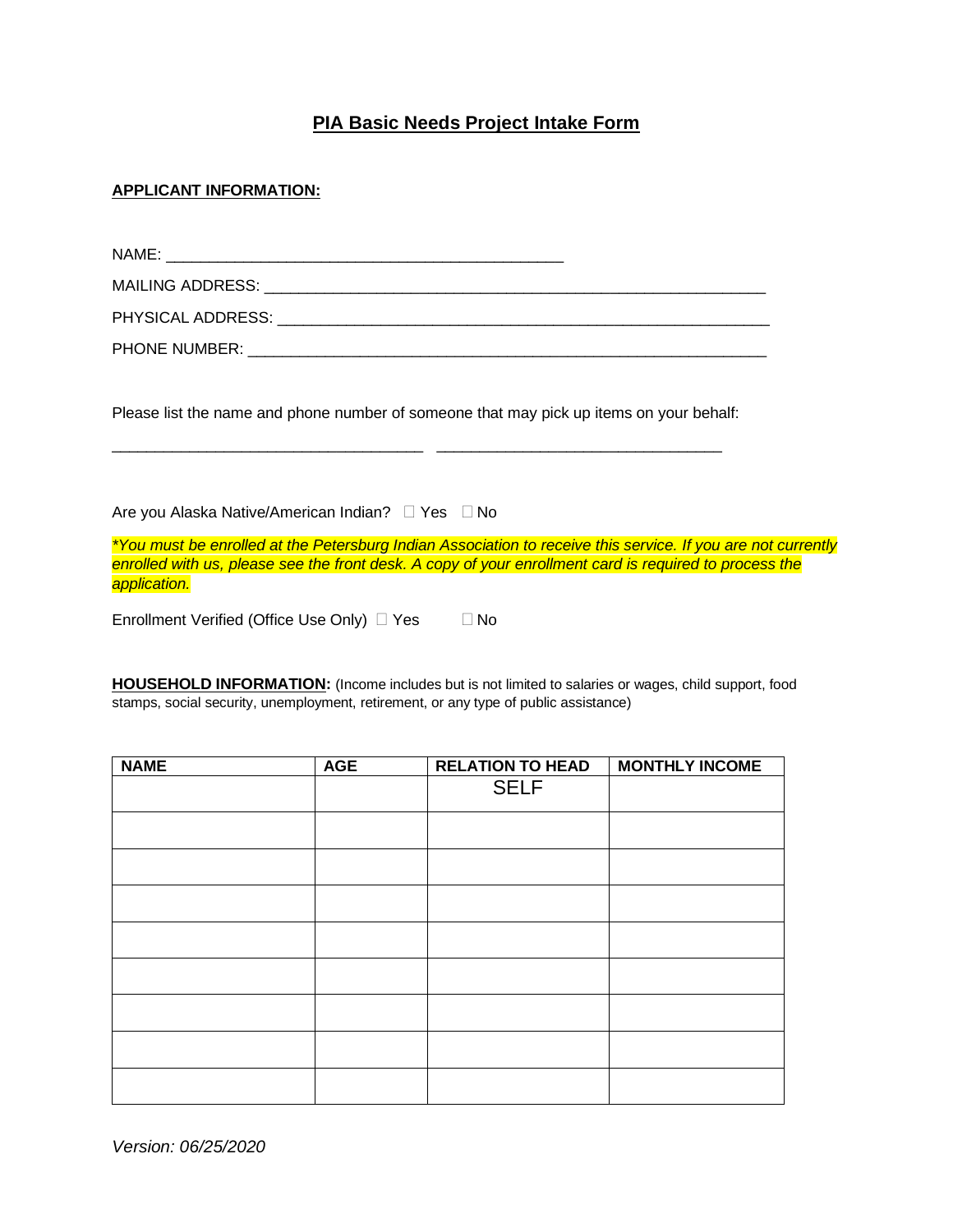## **ATAP/TANF:**

| In the last 30 days have you received income from TANF or ATAP?<br>$\Box$ Yes $\Box$ No            |  |  |  |  |
|----------------------------------------------------------------------------------------------------|--|--|--|--|
| Have you been determined ineligible for $ATAP/TANF? \square Yes \square No$                        |  |  |  |  |
| Have you been denied ATAP or TANF? □ Yes □ No                                                      |  |  |  |  |
| Are you eligible to apply for ATAP/TANF? If no, please explain why. $\square$ Yes $\square$ No     |  |  |  |  |
| <b>FOOD STAMPS:</b>                                                                                |  |  |  |  |
| In the last 30 days have you received food stamps? If yes, please skip this section and move on to |  |  |  |  |
| "employment". □ Yes □ No                                                                           |  |  |  |  |
| Have you been determined ineligible for food stamps? $\Box$ Yes $\Box$ No                          |  |  |  |  |
| Have you been denied food stamps? DYes DNo                                                         |  |  |  |  |
| Are you eligible to receive food stamps? If no, please explain why. $\Box$ Yes $\Box$ No           |  |  |  |  |
|                                                                                                    |  |  |  |  |
| <b>EMPLOYMENT OF APPLICANT:</b>                                                                    |  |  |  |  |
| Employment status (select one):                                                                    |  |  |  |  |
| $\Box$ Full Time<br>$\Box$ Part Time<br>Seasonal<br>□ Unemployed<br>$\Box$ Retired<br>$\Box$       |  |  |  |  |
| If unemployed, please explain why.                                                                 |  |  |  |  |
|                                                                                                    |  |  |  |  |